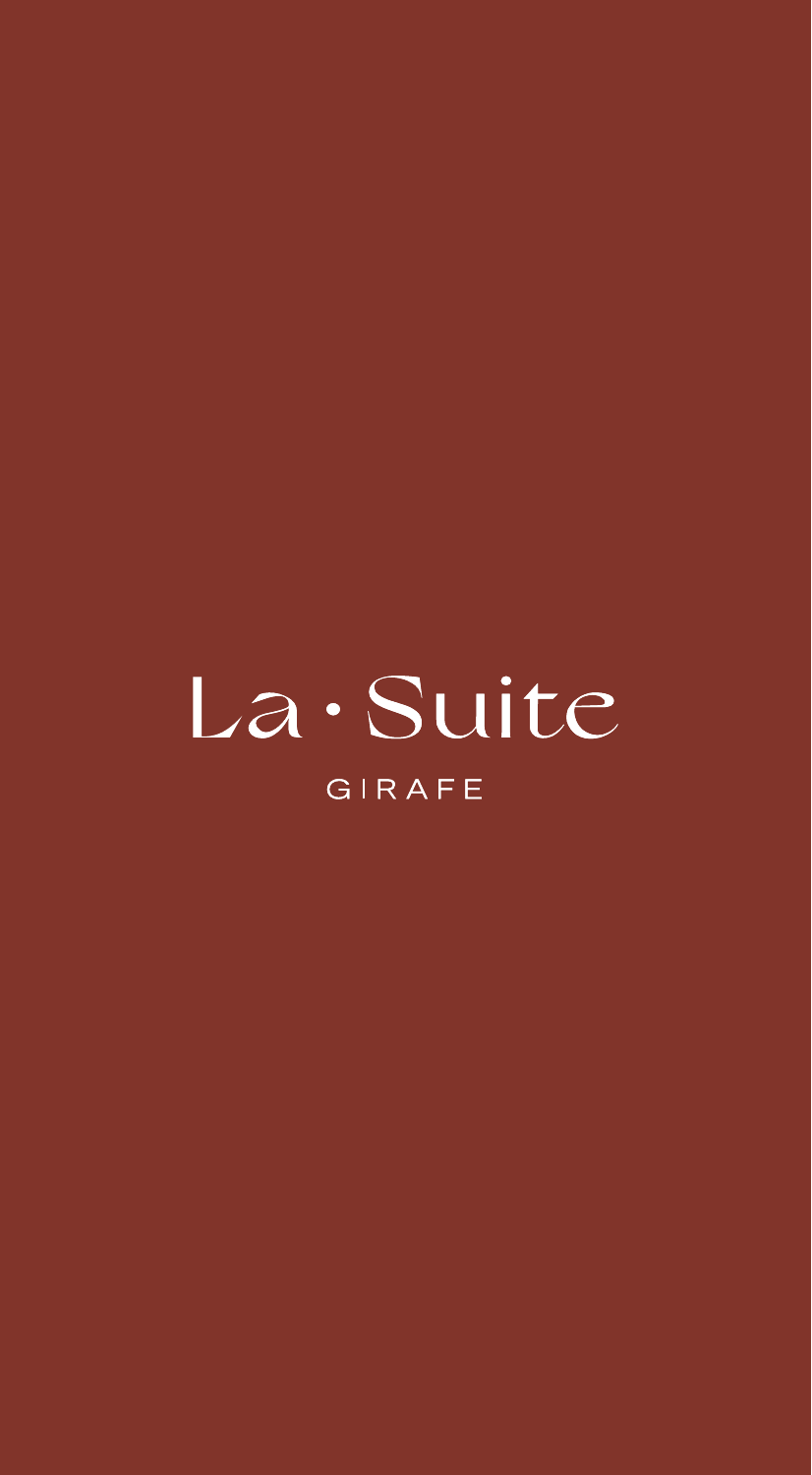### À partager. TO SHARE.

| TARAMA TRUFFÉ, PAIN TOASTÉ<br>TRUFFLED TARAMA, TOASTED BREAD                 | .19        |
|------------------------------------------------------------------------------|------------|
| BRUSCHETTA, MAQUEREAUX, CURRY<br><b>BRUSCHETTA, MACKEREL, CURRY</b>          | $\cdot$ 21 |
| LANGOUSTINES CROUSTILLANTES. BASILIC<br><b>CRISPY NORWAY LOBSTER, BASIL</b>  | .24        |
| CALIFORNIA LOBSTER, MAYONNAISE SPICY<br>CALIFORNIA LOBSTER, SPICY MAYONNAISE | $\cdot$ 30 |

#### Entrées. APPETIZERS.

| HUÎTRES PERLE NOIRE N°4, BRETAGNE (LES 6)<br>PERLE NOIRE OYSTERS N°4, BRITTANY (THE 6)                | . 29       |
|-------------------------------------------------------------------------------------------------------|------------|
| SALADE DE POULPE, POMMES GRENAILLE, ANETH, CRÈME LÉGÈRE<br>OCTOPUS SALAD, BABY POTATOES, DILL, CREAM  | .25        |
| RAVIOLES DE HOMARD, BISQUE CRÉMEUSE<br>LOBSTER RAVIOLI, CREAMY BISQUE                                 | .36        |
| CHAIR DE TOURTEAU, CONCOMBRE, CAVIAR<br>CRABMEAT, CUCUMBER, CAVIAR                                    | $\cdot$ 41 |
| BURRATINA DES POUILLES.<br>TOMATES ANCIENNES À L'HUILE D'OLIVE<br>CREAMY BURRATA, TOMATOES, OLIVE OIL | .23        |

| Caviars.<br>CAVIARS. |                     |                       |
|----------------------|---------------------|-----------------------|
| CAVIAR OSCIÈTRE      | 30GR: 135 50GR: 220 |                       |
| <b>CAVIAR BELUGA</b> |                     | 30 GR: 330 50 GR: 540 |

#### Crus. RAW.

| CEVICHE DE DAURADE, JALAPENOS, CORIANDRE, CITRON VERT<br><b>SEA BREAM CEVICHE, JALAPENOS, CORIANDER, LIME</b>        | .23        |
|----------------------------------------------------------------------------------------------------------------------|------------|
| SAUMON MARINÉ À L'ANETH, CRÈME D'ISIGNY, PAIN TOASTÉ<br>MARINATED SALMON WITH DILL, CREAM FROM ISIGNY, TOASTED BREAD | $\cdot$ 31 |
| FINES TRANCHES DE THON CRU MARINÉ, CITRONNELLE, GINGEMBRE, SOJA<br>THIN SLICES OF RAW TUNA, LEMONGRASS, GINGER, SOY  | .28        |
| CREVETTES OBSIBLUE, GINGEMBRE, AVOCAT<br>OBSIBLUE SHRIMP, GINGER, AVOCADO                                            | .36        |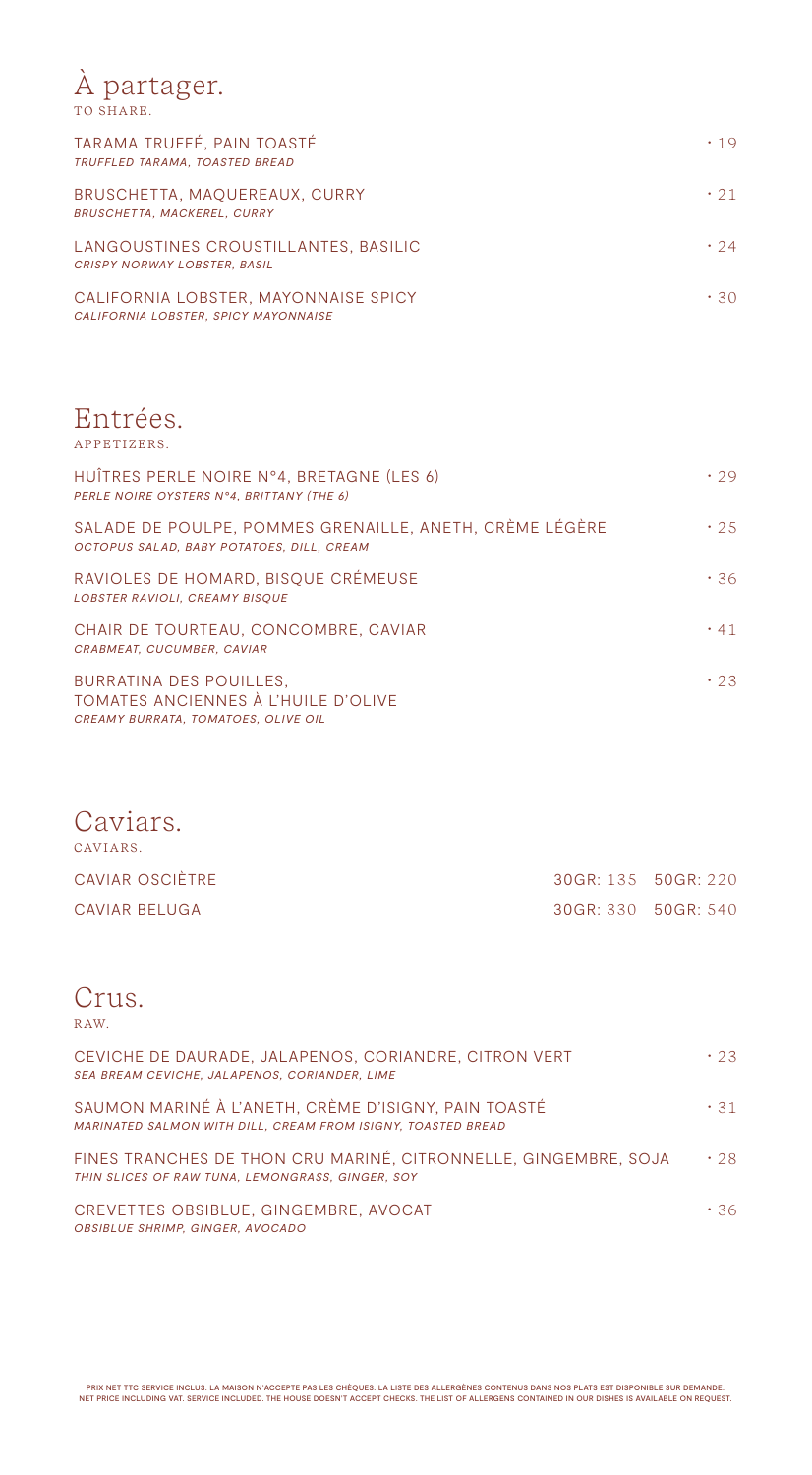#### Plats. DISHES.

| PAVÉ DE BAR, TOMATES, OLIVES, BASILIC, BEURRE BLANC ACIDULÉ<br>SEA BASS, TOMATOES, OLIVES, BASIL, BEURRE BLANC | .39                            |
|----------------------------------------------------------------------------------------------------------------|--------------------------------|
| FILET DE ROUGET, FENOUIL, SAUCE VIERGE<br>RED MULLET FILLET, FENNEL, VIRGIN SAUCE                              | .43                            |
| FILET DE SAINT PIERRE, FÈVES, ARTICHAUTS, SUCRINES<br>JOHN DORY FILLET, FAVA BEANS, ARTICHOKES, SUCRINES       | .48                            |
| LANGOUSTE, LINGUINES, TOMATES, AROMATES<br>SPINY LOBSTER, LINGUINES, TOMATOES, HERBS                           | $.38/100$ GR<br>POUR 2 / FOR 2 |
| QUASI DE VEAU, ANGUILLE FUMÉE, POMMES GRENAILLE<br>TENDER VEAL, SMOCKED EEL, BABY POTATOES                     | $\cdot$ 41                     |
| CÔTE DE BŒUF ANGUS, BÉARNAISE<br><b>ANGUS BEEF CHOP, BEARNAISE</b>                                             | $\cdot$ 160<br>POUR 2 / FOR 2  |
| TARTE FINE AUX TOMATES CONFITES, OLIVES NOIRES, ROQUETTE<br>THIN CANDIED TOMATO TART, BLACK OLIVES, ARUGULA    | .25                            |

LES POISSONS ENTIERS · Selon arrivage *BAR, TURBOT, DAURADE, SAINT PIERRE - GARNITURE AUX CHOIX SAUCE : BEURRE BLANC, SAUCE VIERGE, BÉARNAISE*

WHOLE FISHES · According to arrival *SEA BASS, TURBOT, SEA BREAM, JOHN DORY - CHOICE OF SIDE. SAUCE: BEURRE BLANC, VIRGIN SAUCE, BEARNAISE*

| Garnitures. |
|-------------|
| SIDES.      |

| $\cdot$ 10 |
|------------|
| $\cdot$ 10 |
| $\cdot$ 10 |
| $\cdot$ 10 |
| $\cdot$ 10 |
|            |

## Desserts.

DESSERTS.

| CHOUQUETTES VANILLE, PRALINÉ<br><b>VANILLA AND PRALINE CHOUOUETTES</b>                                                                                                                                                                                                   |           |                                                     | $\cdot$ 1.5           |
|--------------------------------------------------------------------------------------------------------------------------------------------------------------------------------------------------------------------------------------------------------------------------|-----------|-----------------------------------------------------|-----------------------|
| PAVLOVA, FRAMBOISES, FRUITS DE LA PASSION<br>RASPBERRIES AND PASSION FRUIT PAVLOVA                                                                                                                                                                                       |           |                                                     | $\cdot$ 17            |
| BELLE GLACE VANILLE MINUTE,<br>TOPPINGS: NOISETTES ET PISTACHES CARAMÉLISÉES,<br>FRUITS ROUGES, CARAMEL AU BEURRE SALÉ, SAUCE CHOCOLAT<br>VANILLA ICE CREAM.<br>TOPPINGS: CARAMELIZED HAZELNUT AND PISTACHIO, FRESH RED FRUITS<br>SALTED BUTTER CARAMEL, CHOCOLATE SAUCE |           |                                                     | .36<br>POUR 2 / FOR 2 |
| TARTE CHOCOLAT-CARAMEL, GLACE VANILLE<br>CHOCOLATE AND CARAMEL TART, VANILLA ICE CREAM                                                                                                                                                                                   |           |                                                     | $\cdot$ 16            |
| BELLE ASSIETTE DE FRUITS ROUGES, CHANTILLY LÉGÈRE<br>RED FRUITS PLATE, LIGHT WHIPPED CREAM                                                                                                                                                                               |           |                                                     | $\cdot$ 1.5           |
| <b>FRUITS GIVRÉS:</b><br><b>FROZEN FRUITS:</b>                                                                                                                                                                                                                           | PINEAPPLE | $ANANAS \cdot 32$ $CITRON \cdot 12$<br><b>LEMON</b> | KIWI • 17<br>KIWI     |